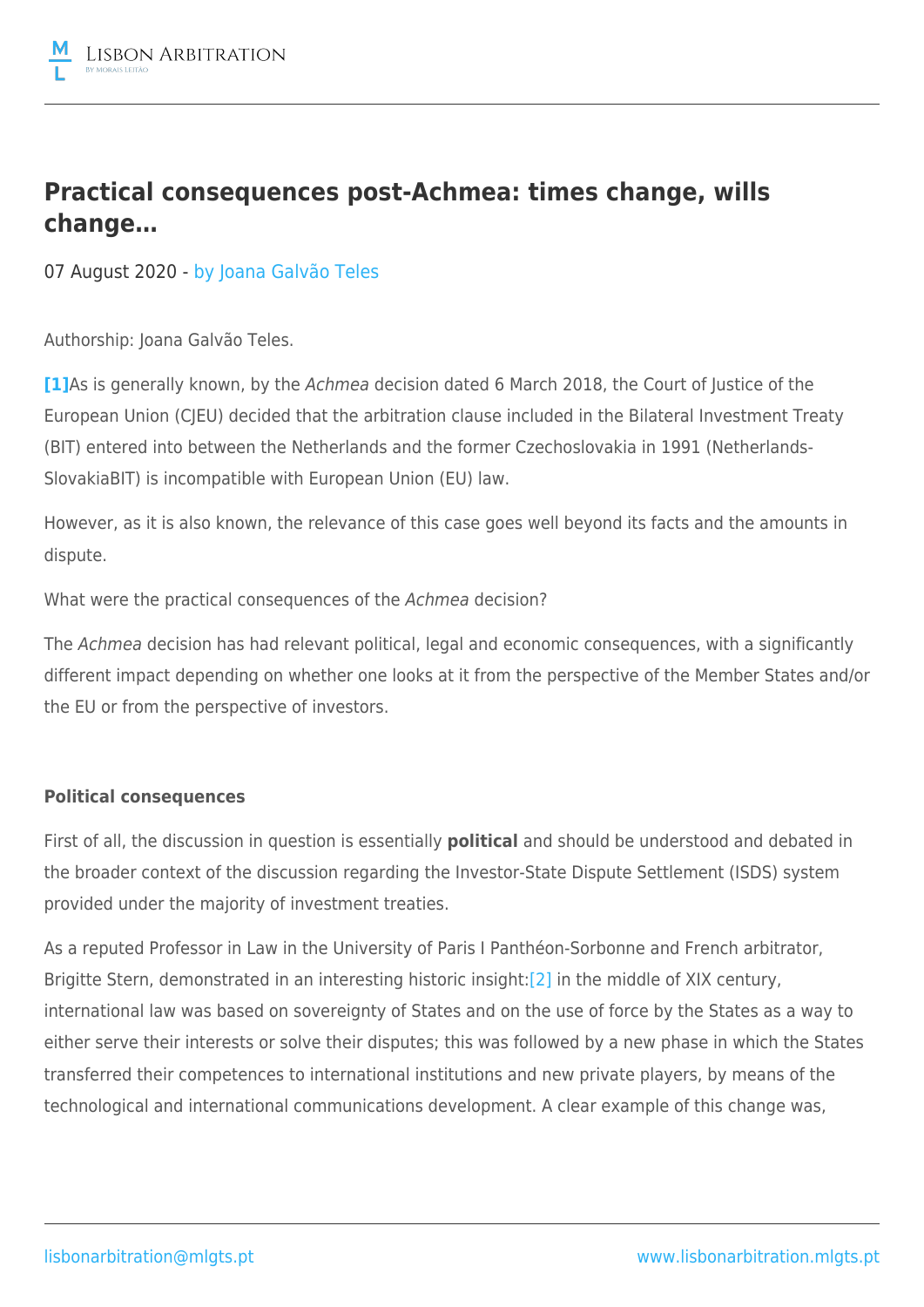indeed, the creation of the EU and the transfer of powers from the nations that would become part of the EU to the EU, including in matters of foreign investment. International investment arbitration has gained greater acceptance, and has been subject to great development since then, and States were no longer the unique source of law because international organizations and private bodies became responsible for the development of soft law.[\[3\]](file:///C:/Users/CAP/AppData/Local/Microsoft/Windows/INetCache/Content.Outlook/RBQSR3FE/MLGTS_LAWC-#4415857-v1-MLGTS_LAWC-#4396653-v1-MLGTS_LAWC-#4386674-v1-Consequências práticas pós-Achmea_ mudam-se...Eng final version texto revisto 06-08-2020a.DOCX#_ftn3) The growth of international investment arbitration reached a very important milestone in 1965 with the adoption of the ICSID Convention[.\[4\]](file:///C:/Users/CAP/AppData/Local/Microsoft/Windows/INetCache/Content.Outlook/RBQSR3FE/MLGTS_LAWC-#4415857-v1-MLGTS_LAWC-#4396653-v1-MLGTS_LAWC-#4386674-v1-Consequências práticas pós-Achmea_ mudam-se...Eng final version texto revisto 06-08-2020a.DOCX#_ftn4)

The idea behind the ICSID system was to create an arbitral institution that gave foreign investors direct action on an international level against the State that violated the rules of protection of their investments, allowing a neutral and independent forum, being essential that this forum keeps free from political influences and arbitrators are independent and impartial.

With the adoption of the ICSID Convention, the consent given by a large number of States, the entering into in several contracts and over 3000 BITs, "investment arbitration has so far been an immense success – with the number of the cases rising each year since the 1970s",[\[5\]](file:///C:/Users/CAP/AppData/Local/Microsoft/Windows/INetCache/Content.Outlook/RBQSR3FE/MLGTS_LAWC-#4415857-v1-MLGTS_LAWC-#4396653-v1-MLGTS_LAWC-#4386674-v1-Consequências práticas pós-Achmea_ mudam-se...Eng final version texto revisto 06-08-2020a.DOCX#_ftn5) which has resulted in a significant limitation of state sovereignty.

Presently, as several specialists and practitioners in the area recognize, investment arbitration faces an existential crisis. Investment arbitration has been criticized by States (including States that are not members of the EU). The Achmea decision was a relevant driving force for that result.

The criticism is based on several grounds, such as the preconceived idea that there would be a tendency to illegitimately favour private companies over States, which would generally lose investor-state disputes (this idea is contradicted by statistics), the alleged lack of independence and impartiality of the arbitrators, the alleged lack of transparency and lack of publication of the arbitral awards, the impossibility of appeal from arbitral awards, among other factors, which, from another perspective, would be advantageous for international arbitration. The criticism levelled at the ICSID system are global and require global reforms which go beyond the EU.

In relation to the EU, the main opposition against intra-EU BITs has been carried out for several decades by the European Commission and by different routes, in view of defending the scope of protection and the primacy of EU Law. The mentioned opposition is explained by complex political-legal reasons related to the division of competences, namely regulatory powers between the Member-States and EU and, from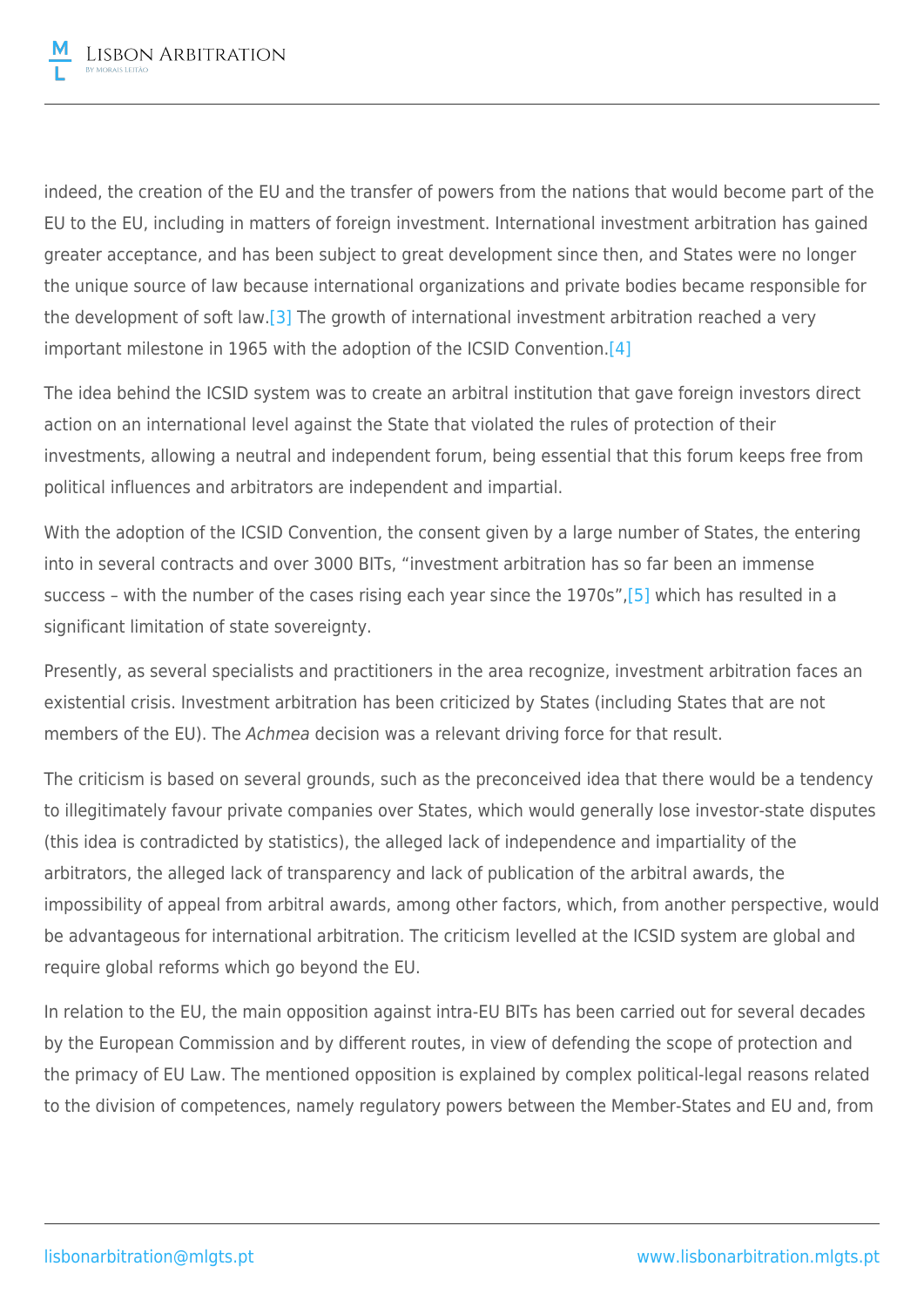another perspective, between the EU (including the Member-States) and arbitral tribunals and organisations as the ICSID, created as organisation independent from the power of States (cf. for example, Micula v. Roménia initiated in 2005 and decided by the arbitral tribunal in 2013, a case which is not totally closed and is pending in several jurisdictions).

By the Achmea decision, the CJEU also decided the incompatibility of BIT intra-EU included inNetherlands-Slovakia BIT with the European Union Law. In particular, the CJEU decided the invalidity of the dispute resolution mechanism – i.e., arbitration – included in intra-EU Netherlands-Slovakia BIT, creating, at least, a jurisprudential orientation which may be followed by other tribunals.

Regarding the political consequences, shortly after the Achmea decision, the European Commission adopted a Communication 'Protection of intra-EU investment' on 19 July 2018 on the consequences of the Achmea decision in view of asserting: i) the "incontestable incompatibility" of intra-EU BITs with European Union Law; ii) the inapplicability of the investment arbitration clauses contained in EU BITs, based on their invalidity; and also *iii*) the existence of substantive and procedural rules in EU law which grant an adequate level of protection to cross-border investments in the EU (which, as it is known and it is asserted by Member-States, it is not quite true).

Finally, on 15 January 2019, the Member-States issued a political declaration on the legal consequences of the CJEU judgement in the Achmea decision. Under the joint declaration, the signatory Member-States undertook to terminate their intra-EU BITs by means of a plurilateral treaty or several bilateral treaties, expressly ordering that investors should not initiate new arbitrations based on intra-EU treaties and undertaking to grant effective legal protection to investors against measures from the States that would were subject to intra-EU arbitrations.

The present context is explained by the occurrence of two transfers of powers by the European States – one to EU and another one through the respective intra-EU BITs –, which conflict and whose legal regulation is in conflict. Both the European Commission and the CJEU intend to control the application and interpretation of EU law. Besides this fact, a certain "distrust" in relation to arbitral tribunals and the fact that arbitral tribunals are not judicial bodies for the effects of the EU law have led to the declaration of incompatibility between investment arbitration clauses contained in the investment treaties entered into between EU countries and EU law.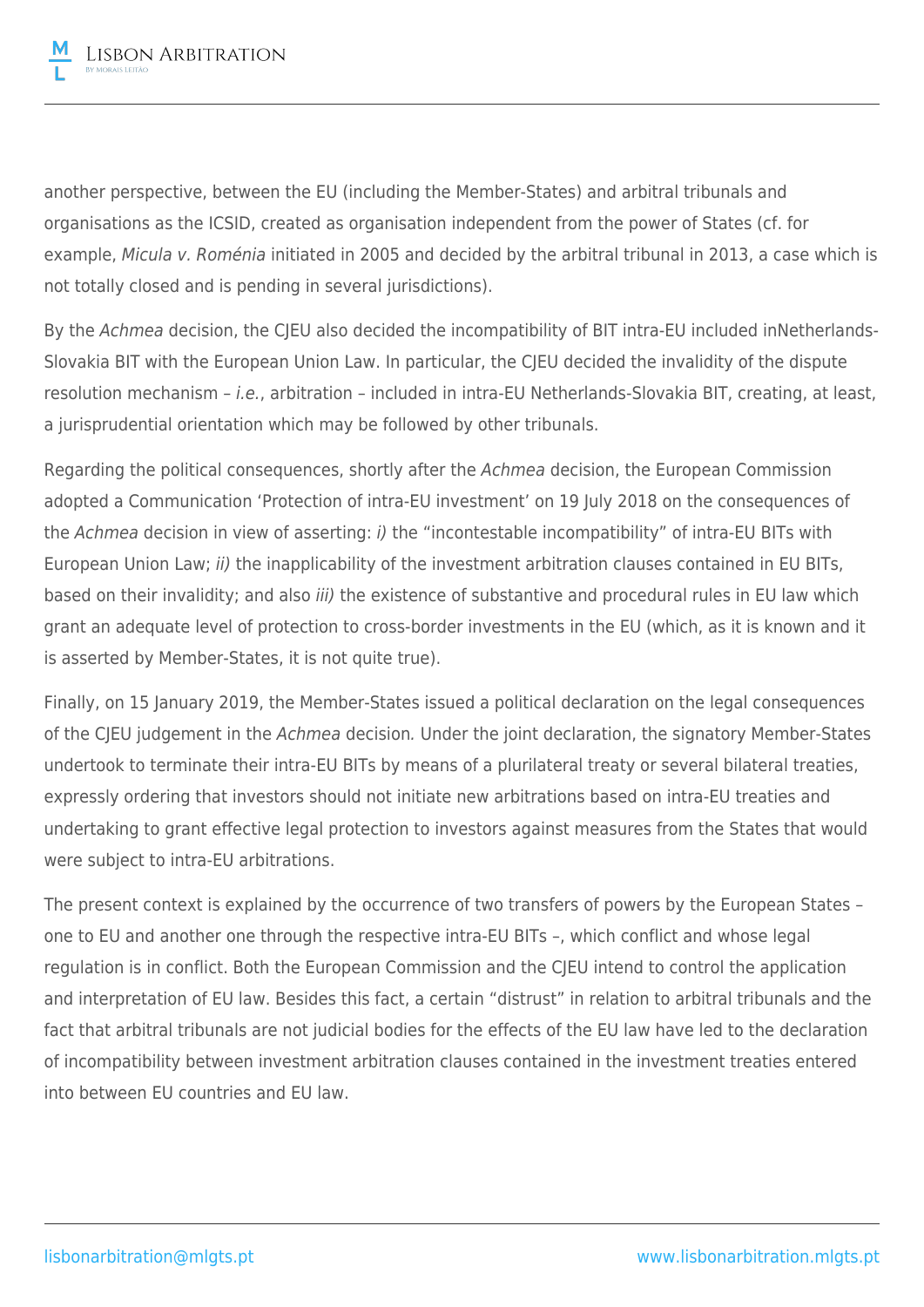#### **Legal consequences**

From a **legal** perspective, the issues are complex and arise from an emergent conflict which occurred during the last years, between EU law and international arbitration law[.\[6\]](file:///C:/Users/CAP/AppData/Local/Microsoft/Windows/INetCache/Content.Outlook/RBQSR3FE/MLGTS_LAWC-#4415857-v1-MLGTS_LAWC-#4396653-v1-MLGTS_LAWC-#4386674-v1-Consequências práticas pós-Achmea_ mudam-se...Eng final version texto revisto 06-08-2020a.DOCX#_ftn6)

After a long period of time during which EU law and international arbitration law were separate worlds, which coexisted in a pacific way and almost without contact, in the last decade this situation has changed. Nowadays, European Union law and international arbitration law are realities in contact and, more than that, in conflict. This situation is explained by several reasons, such as, among others, the tension and differences between the notion, and the respective scope, of "public order" in each area of law. The notion of "public order" which arbitral awards would have to respect under the control of European Union law is increasingly broader. On the contrary, the notion of "order public" in accordance with international arbitration law is increasingly restrictive.<sup>[\[7\]](file:///C:/Users/CAP/AppData/Local/Microsoft/Windows/INetCache/Content.Outlook/RBQSR3FE/MLGTS_LAWC-#4415857-v1-MLGTS_LAWC-#4396653-v1-MLGTS_LAWC-#4386674-v1-Consequências práticas pós-Achmea_ mudam-se...Eng final version texto revisto 06-08-2020a.DOCX#_ftn7)</sup>

In relation to the legalconsequences of the Achmea decision, and in the sequence of the Communication of the European Commission and Declaration by Member-States mentioned above, on 5 May 2020, the "International Agreement for the termination of Bilateral Investment Treaties between the Member States of the European Union" (Agreement) was signed by 23 Members-States. In general terms, and without prejudice of possible discussions regarding its validity and applicability, the Agreement determines the termination of the Treaties and *sunset clauses*, respectively listed in Annex A and B of the Agreement (Articles 2 and 3 of the Agreement), with effects 30 days after the date on which the Depositary receives the second instrument of ratification, approval or acceptance (Article 16 of the Agreement). In the Portuguese case, the Agreement implies the termination of 10 BITs (entered into between, on the one hand, Portugal and, on the other hand, Germany, Czech Republic, Romania, Latvia, Hungary, Croatia and Slovenia) and the sunset clause included in the BIT entered into between Portugal and Poland.

Furthermore, under the Agreement, the States agreed on the effects of the termination of the treaties in pending and new arbitration proceedings (i.e., proceedings to be initiated in the future): the contracting parties of the relevant BIT have the duty to inform the Arbitral Tribunal of the legal consequences of the Achmea decision, in particular of the incompatibility of the arbitration clauses included in the BITs with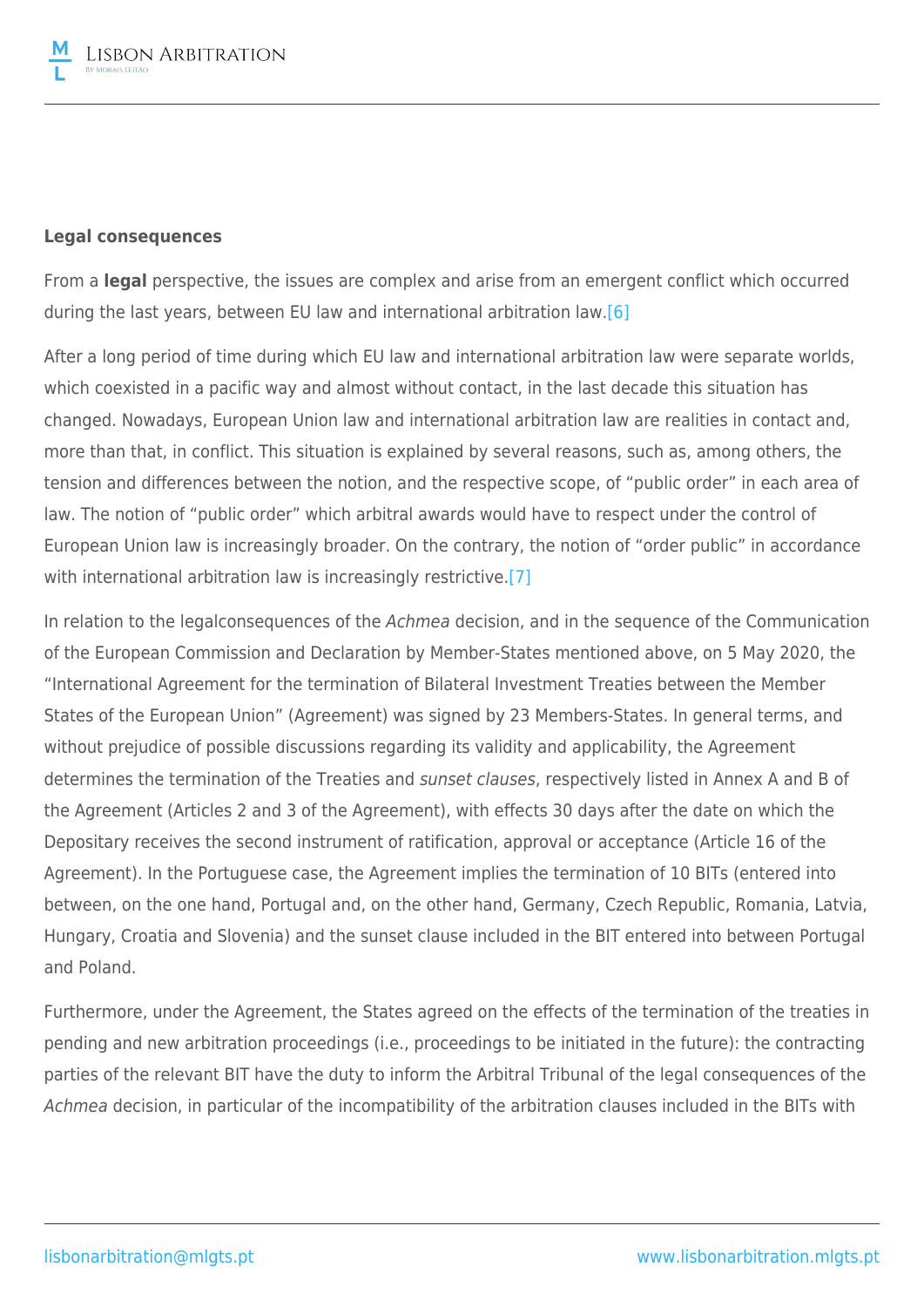EU law and the consequent inapplicability of those clauses, in the terms foreseen in Annex C of the Agreement; and, in the case of an existing arbitral award pending in a national judicial court, the parties should request to the competent judicial court, including in third States, to challenge or annul the arbitral award which is an object of legal action for challenging or annulling the arbitral award or a legal action for recognition and enforcement of an arbitral award (Article 7 of the Agreement). In turn, arbitrations concluded before 6 March 2018 and/or arbitral awards issued and duly complied with by the parties before that date and/or arbitral awards which were not challenged, revised, annulled, enforced or an object of another legal action pending on this date should not be reopened and their effects should be protected (Article 6 of the Agreement). In the terms of the mentioned Agreement, "arbitration clauses shall not serve as a legal basis for New Arbitration Proceedings" (Article 5 of the Agreement).

Finally, the Agreement provides for a mechanism of "Structure Dialogue", which may be requested by the Contracting Party or by investors in pending arbitration proceedings, i.e., arbitrations initiated prior to the Achmea decision in order to settle the dispute (Article 9 of the Agreement) and also recognises the parties' possibility of resorting to the judicial remedies existing under national law(s), in a way as to react against a measure contested in pending arbitration proceedings, even if the national time limits for bringing actions have expired, within certain time limits set forth in paragraph 2 of Article 10 of the Agreement.

Thus, considering the content of the Agreement, it is possible to expect that, if the Agreement is complied with by the States, arbitral tribunals and judicial courts "located" in Member-States will tend, as general principle, to follow the Achmea decision (the same will not likely occur with: i) the national courts of States that are not members of the EU; ii) arbitral tribunals seated in States which are not members of the EU and, consequently, which are not subject to EU law; and iii) in the context of ICSID arbitrations).

However, not all tensions are resolved within the EU. Following the so-called Solange approach regarding its relation with CJEU,<sup>[8]</sup> and other recent similar decisions, considering that Achmea appealed the German Constitutional Court, this Court could conclude that CJEU went beyond its powers (and acted ultra vires) when it decided that investor-State dispute settlement provision of the BIT in question is incompatible with EU law. The German Constitutional Court could conclude that CJEU violated the rights of the investor arising from the Treaty and the German Constitution, which was also applicable to the case as the seat of arbitration was in Germany. Furthermore, the German Constitutional Court could also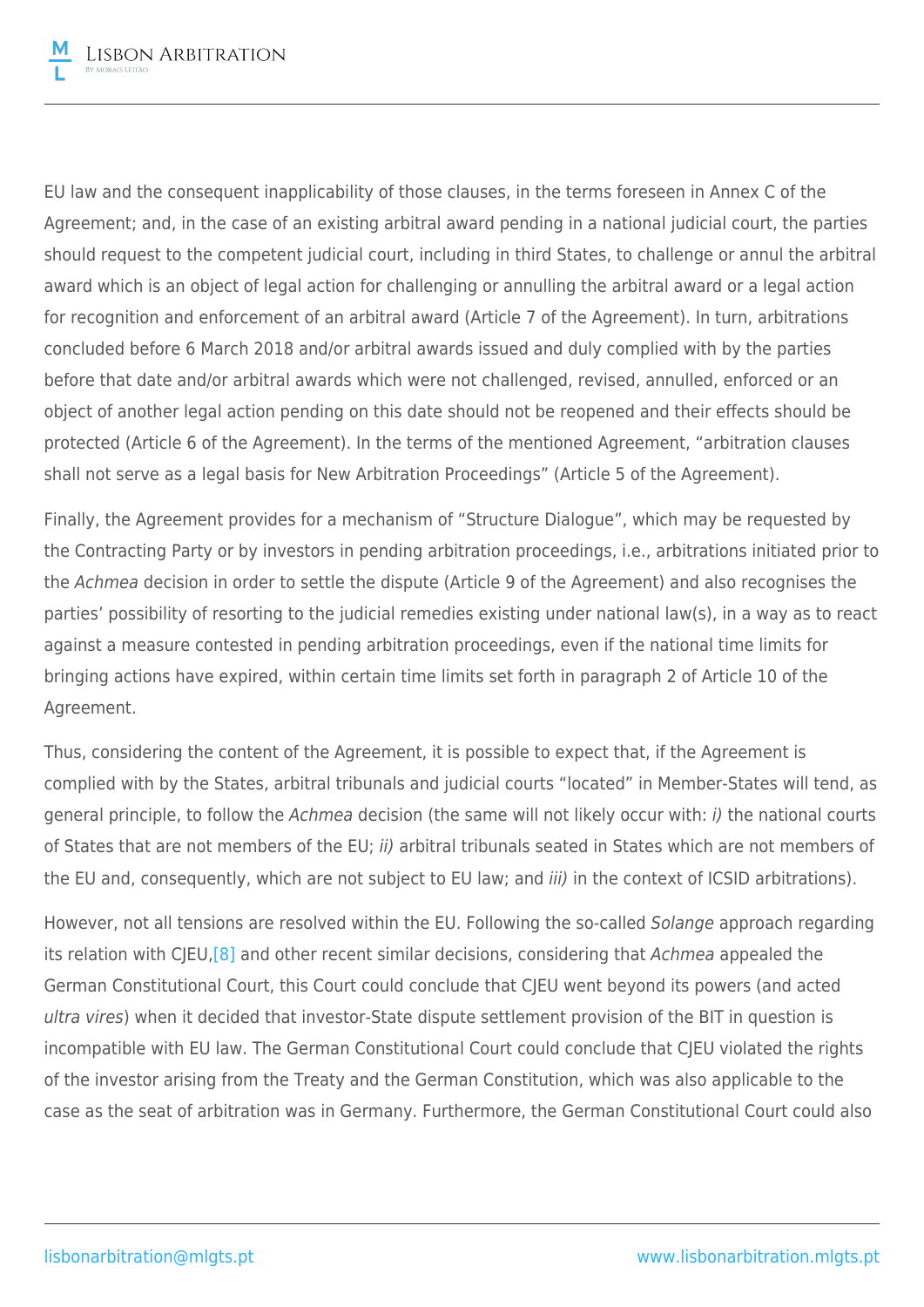consider that the consent given by the German State to the Agreement is also unconstitutional.[\[9\]](file:///C:/Users/CAP/AppData/Local/Microsoft/Windows/INetCache/Content.Outlook/RBQSR3FE/MLGTS_LAWC-#4415857-v1-MLGTS_LAWC-#4396653-v1-MLGTS_LAWC-#4386674-v1-Consequências práticas pós-Achmea_ mudam-se...Eng final version texto revisto 06-08-2020a.DOCX#_ftn9)-[\[10\]](file:///C:/Users/CAP/AppData/Local/Microsoft/Windows/INetCache/Content.Outlook/RBQSR3FE/MLGTS_LAWC-#4415857-v1-MLGTS_LAWC-#4396653-v1-MLGTS_LAWC-#4386674-v1-Consequências práticas pós-Achmea_ mudam-se...Eng final version texto revisto 06-08-2020a.DOCX#_ftn10)

Therefore, it is not for certain that tensions between EU and Member-States as well as between European Union law and international arbitration law have come to an end, because the European Commission considers the possibility of initiating infringement proceedings against Germany for the German Constitutional Court's decisions.

Although it is possible to disagree with the position of the European Commission and the CJEU and consider that this position is based on "an absolutist view" of the unifying and controlling role of the CJEU in the interpretation and application of EU law, the truth is that, considering the abovementioned legal consequences, investment arbitration among the Member-States in the EU will disappear (possibly with the exception of the UK); and, at the same time, considering what is occurring with the Free Trade Agreements to which the EU is party and with the project for an Investment Multilateral Court, it seems that the death of investment arbitration in Europe is confirmed. Historically, it looks like a return of mechanisms of justice to the States and to the EU.

## **Economic consequences**

From an **economic** point of view, the mentioned decision and Agreement will deeply affect the level of protection granted to investors from the EU with investments in other Member-States, mainly if new mechanisms would not be granted for the protection of the respective investments which were protected and now are no longer protected. In fact, foreign investors from the EU will lose substantial protections and dispute resolution mechanisms granted by the BIT, *i.e.*, the possibility of initiating an arbitration directly against Member-States as it was granted by the BIT. Consequently, the legitimate expectations of those investors in relation to their investments are violated.

Consequently, in relation to future investment, it is expected that, firstly, foreign investors from Member-States of the EU will relocate their investments to other States which grant broader protection to foreign investments, in particular to States which are not part of the EU. Furthermore, it is also expected that there would be a higher inequality between foreign investors from States outside of the EU who invest in Member-States of EU and foreign investors from Member-States from EU who invest in other Member-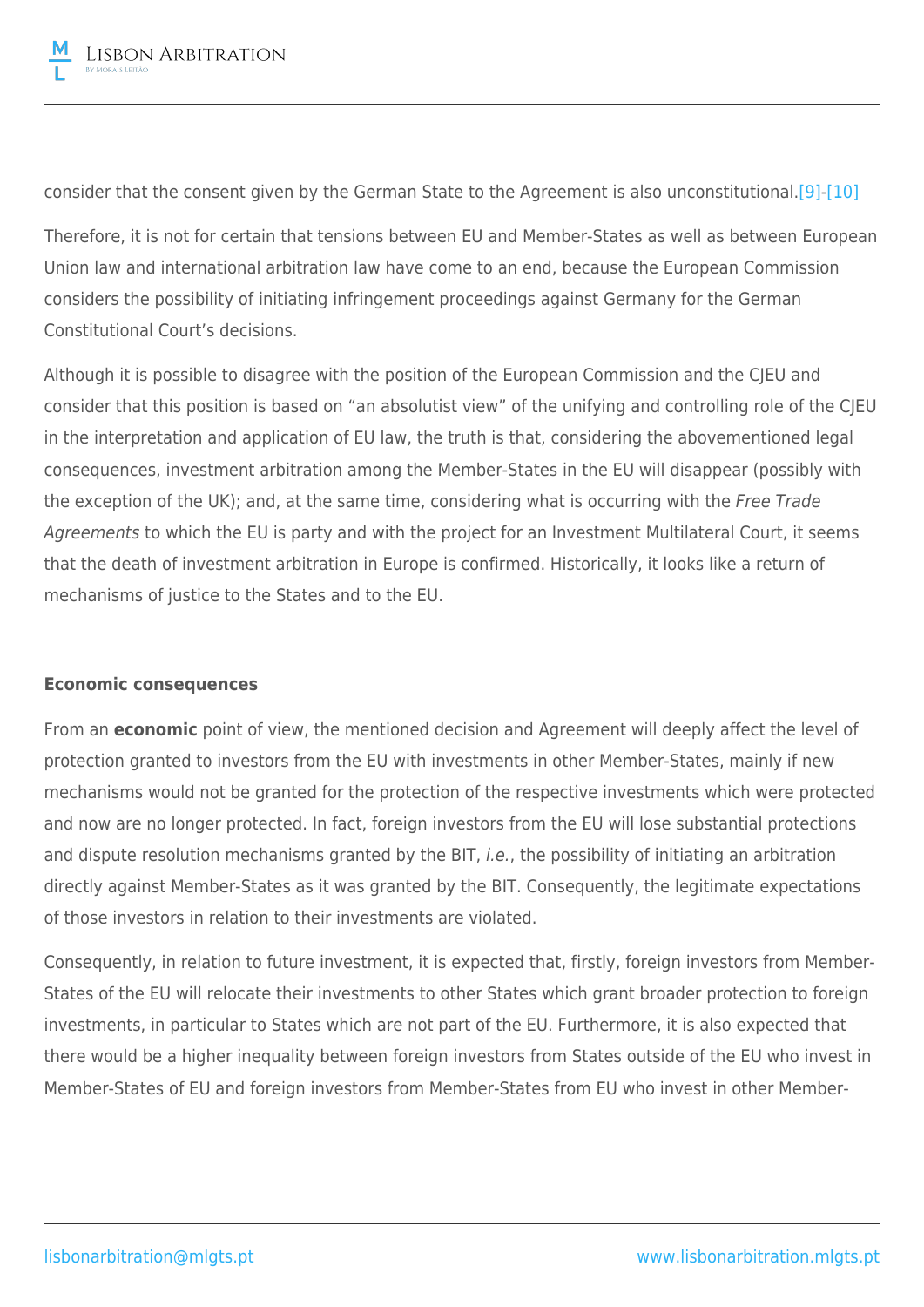

States of EU, because the first group of investors may have broader protection of their investments than the second group.

In conclusion, it seems that the discussion and guarantee of alternative solutions for the legal and effective protection of the rights of investors within EU is crucial and urgent. It was, indeed, a commitment of the Member-States and the EC in their political declarations and communication.

Additionally, as is arising from the abovementioned, the discussion goes well beyond the EU and the creation of an Investment Multilateral Court (which, indeed, is unknown whether it would solve and avoid all criticism and/or problems invoked related to ISDS). Without prejudice to possible new solutions regarding the substantive protection of foreign investments, one could ask whether a possible solution may be found through the acceptance of equality between arbitral tribunals and judicial courts in the terms and for the effects of control by CJEU and/or through the creation of last control mechanisms by EU and Member-States, as it occurs at the level of the States.

 $[1]$  The present article corresponds to an adjusted version of my intervention as speaker in the 3<sup>rd</sup> Edition of Lusophone Arbitration Practitioners Meeting ("Encontro de Arbitralistas Lusófono") organized by the law firm Derains & Gharavi within the Paris Arbitration Week (PAW). This webinar took place on the 9th July 2020, in which I had the pleasure of participating. I would like to thank my colleagues and friends Filipe Vaz Pinto and Carolina Pitta e Cunha for some bibliographical elements and of their workpapers, which also partially contributed and were useful in my presentation of the topic.

[\[2\]](file:///C:/Users/CAP/AppData/Local/Microsoft/Windows/INetCache/Content.Outlook/RBQSR3FE/MLGTS_LAWC-#4415857-v1-MLGTS_LAWC-#4396653-v1-MLGTS_LAWC-#4386674-v1-Consequências práticas pós-Achmea_ mudam-se...Eng final version texto revisto 06-08-2020a.DOCX#_ftnref2) Available [here.](https://globalarbitrationreview.com/article/1211810/the-pendulum-has-swung-back)

[\[3\]](file:///C:/Users/CAP/AppData/Local/Microsoft/Windows/INetCache/Content.Outlook/RBQSR3FE/MLGTS_LAWC-#4415857-v1-MLGTS_LAWC-#4396653-v1-MLGTS_LAWC-#4386674-v1-Consequências práticas pós-Achmea_ mudam-se...Eng final version texto revisto 06-08-2020a.DOCX#_ftnref3) Idem.

[\[4\]](file:///C:/Users/CAP/AppData/Local/Microsoft/Windows/INetCache/Content.Outlook/RBQSR3FE/MLGTS_LAWC-#4415857-v1-MLGTS_LAWC-#4396653-v1-MLGTS_LAWC-#4386674-v1-Consequências práticas pós-Achmea_ mudam-se...Eng final version texto revisto 06-08-2020a.DOCX#_ftnref4) Convention on the Settlement of Investment Disputes between States and Nationals of other States